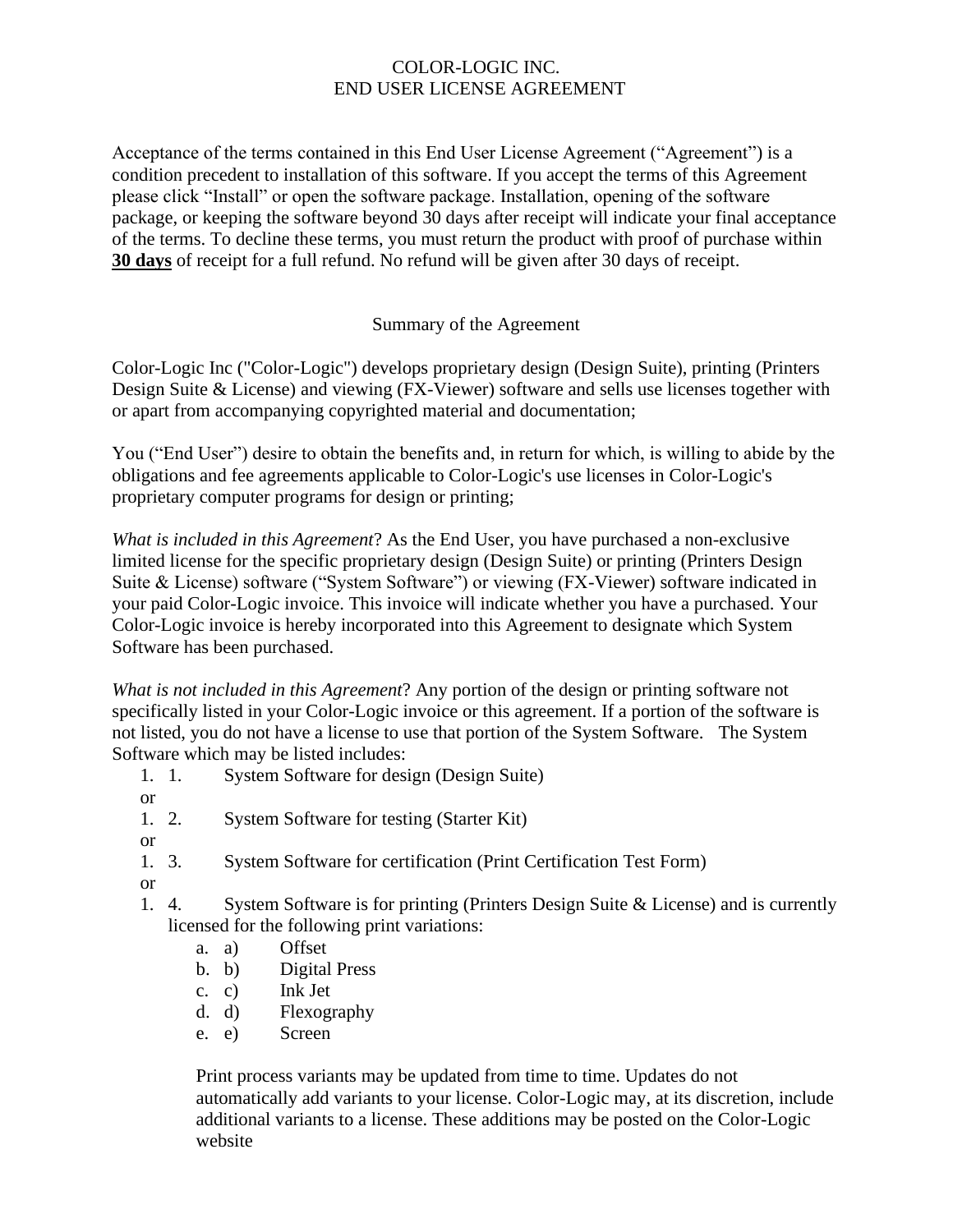5. System Software for viewing files created by #1 or #4 above (FX-Viewer)

### **Use of other Color-Logic Software without a license is a breach of this Agreement and will result in immediate REVOCATION of any authorized use.**

#### END USER LICENSE AGREEMENT

Color-Logic agrees to sell End User a limited, non-exclusive license in materials representing Color-Logic's product or products subject to the following terms and conditions:

#### **Article I. Exclusive Source, Use, & Creation**.

- a. a. End User will obtain Color-Logic's System Software, as defined above, and Authorized Product Materials only through Color-Logic or Color-Logic's Authorized Dealer.
- b. b. Color-Logic Authorized Product Materials include, but are not limited to Color-Logic brand metallic ink, certified substrates, certified process ink, color charts, manuals, license agreements and media upon which company's proprietary computer programs are recorded, except for archival copies, as defined in ARTICLE III of this Agreement.
- c. c. End User will not make any copies of any kind of any of the materials furnished by Color-Logic or Color-Logic's Authorized Dealer or attempt to use other Color-Logic software not included in this System Software. End User may not grant any sublicense in the System Software.
- d. d. End User can only use a Licensed or Certified Color-Logic Printer to print designs created using the Color-Logic's System Software.
- e. e. Authorized Dealers and Licensed/Certified Printers are listed on Color-Logic's website which may be updated from time to time.

#### **Article II. Proprietary Rights of Licensor**.

- a. a. Acceptance of this Agreement would provide End User a non-exclusive, limited license to install the (Design Suite) System Software provided by Color-Logic on one computer terminal (single seat license).
- b. b. Acceptance of this Agreement would provide End User a non-exclusive, limited license to install the (Printers Design Suite & License) System Software provided by Color-Logic on all computer terminals at one end user physical location (site license).
- c. c. End User agrees that Color-Logic retains exclusive ownership of the copyrights, patents, and trademarks represented by its company name and logo and product names including but not limited to all of the material provided to End User for promotion, activation, or use of the software, and all of the documentation and computer recorded data related thereto.
- d. d. End User also agrees that all techniques, algorithms, and processes contained in Color-Logic's computer program products or any modification or extraction thereof constitute TRADE SECRETS OF Color-Logic and will be safeguarded by End User, but in no event will End User exercise less than due diligence and care in accordance with the laws of the country of purchase and International Law, whichever operates to best protect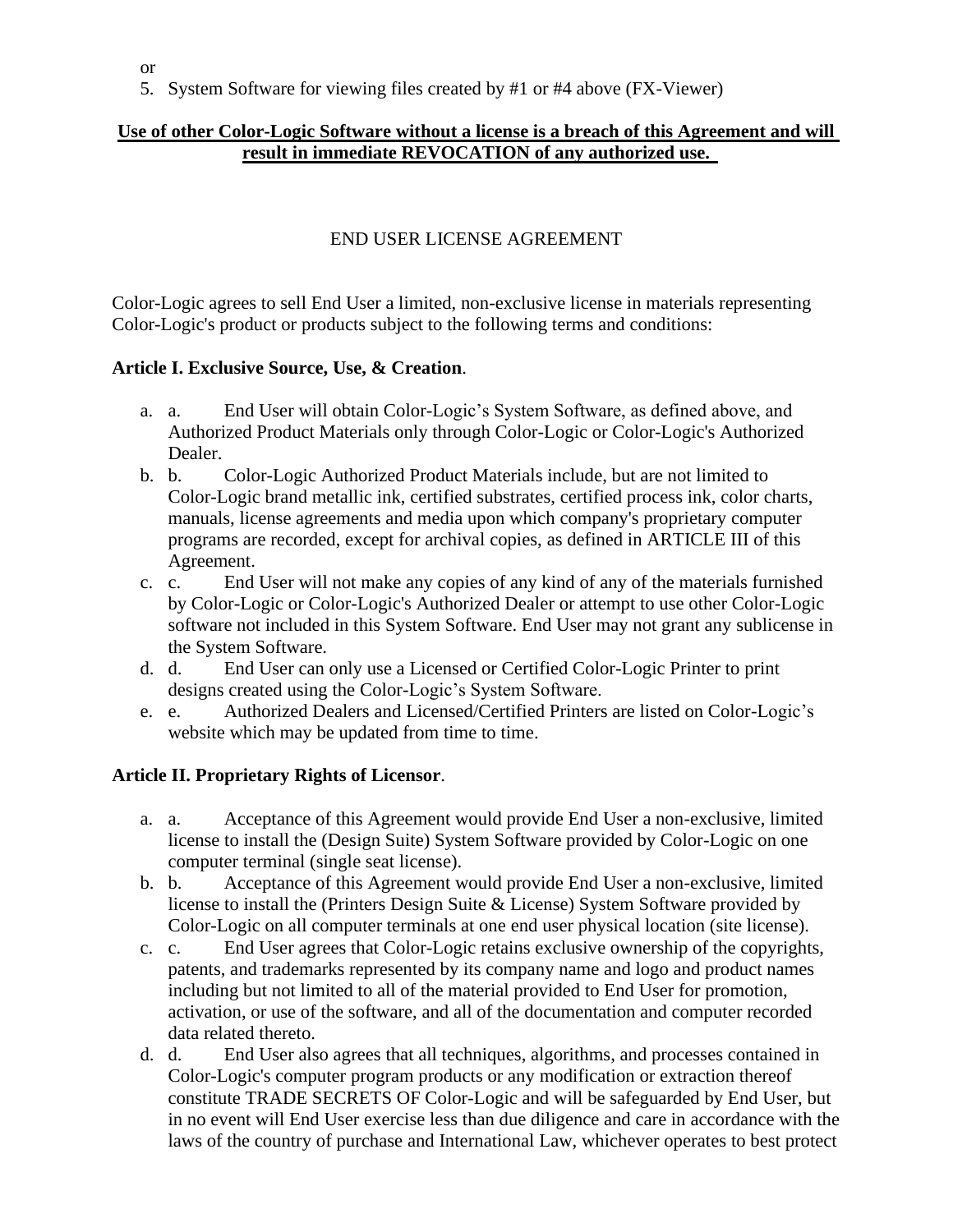the interests of Color-Logic.

- e. e. End User does not have the right to copy, reproduce, re-manufacture or in any way duplicate all or any part of Color-Logic products WHETHER MODIFIED OR TRANSLATED INTO ANOTHER LANGUAGE OR NOT, or in any documentation, or in any other material provided by Color-Logic in association with Color-Logic's computer program products except as specified in this Agreement and in accordance with the terms and conditions of this Agreement which remain in force.
- f. f. End User agrees that unauthorized distributing, copying, duplications, or otherwise reproducing ALL OR ANY PART OR TRANSLATED PART of the computer program products provided by Color-Logic or the failure to protect such computer programs will actually and materially damage Color-Logic regardless of the extent. This includes System Software and all other Color-Logic or Color-Logic provided software.
- g. g. End User agrees that in the event End User breaches this Agreement, End User will be liable for damages even if those damages resulted from mere omission, accident, or negligence of End User.

**Article III. Archival Copies**. End User may make archival copies of those portions of Color-Logic's System Software provided on a licensed computer's readable media, provided such copies are for the End User's use on one computer terminal and that no more than one copy is used at any time unless End User has paid for multiple copy use as described in ARTICLE IV of this Agreement.

## **Article IV. Use of the System Software**.

- a. a. Color-Logic (Design Suite) System Software or Viewing (FX-Viewer) System Software use licenses are applicable to a single computer terminal installation. In the event End User intends to use Color-Logic software or any part thereof on more than one terminal, the license fee for each such multiple use **must** be purchased; this does not apply to a Printers Design Suite & License Site License.
- b. b. In the event of simultaneous use, a license must be obtained for each instance of possible simultaneous execution.
- c. c. The use of System Software will be monitored by Color-Logic. This monitoring will be done electronically or by an agent of Color-Logic, in person, at any location where End User has placed a terminal which has or may have used System Software or other Color-Logic software.
- d. d. Color-Logic may audit End User's use of the System Software on any of End User's terminals regardless of whether a license has been issued to a terminal. If this audit produces any use in breach of this Agreement, End User will be liable for all costs of the audit, costs to remedy any unauthorized use, and all other damages at law.

**Article VI. Transfer of End User License**. End User may not transfer the rights granted by this Agreement without the express written consent of Color-Logic.

## **Article VII. Limited Warranty Policy**.

- a. a. Color-Logic warrants that all materials furnished by Color-Logic constitute an accurate manufacture of Color-Logic products and will replace any such Color-Logic furnished material which is defective, provided such defect is found within 10 days of purchase by End User.
- b. b. Color-Logic makes NO express or implied warranty of any kind with regard to performance or accuracy of data of any kind nor for any consequential damages resulting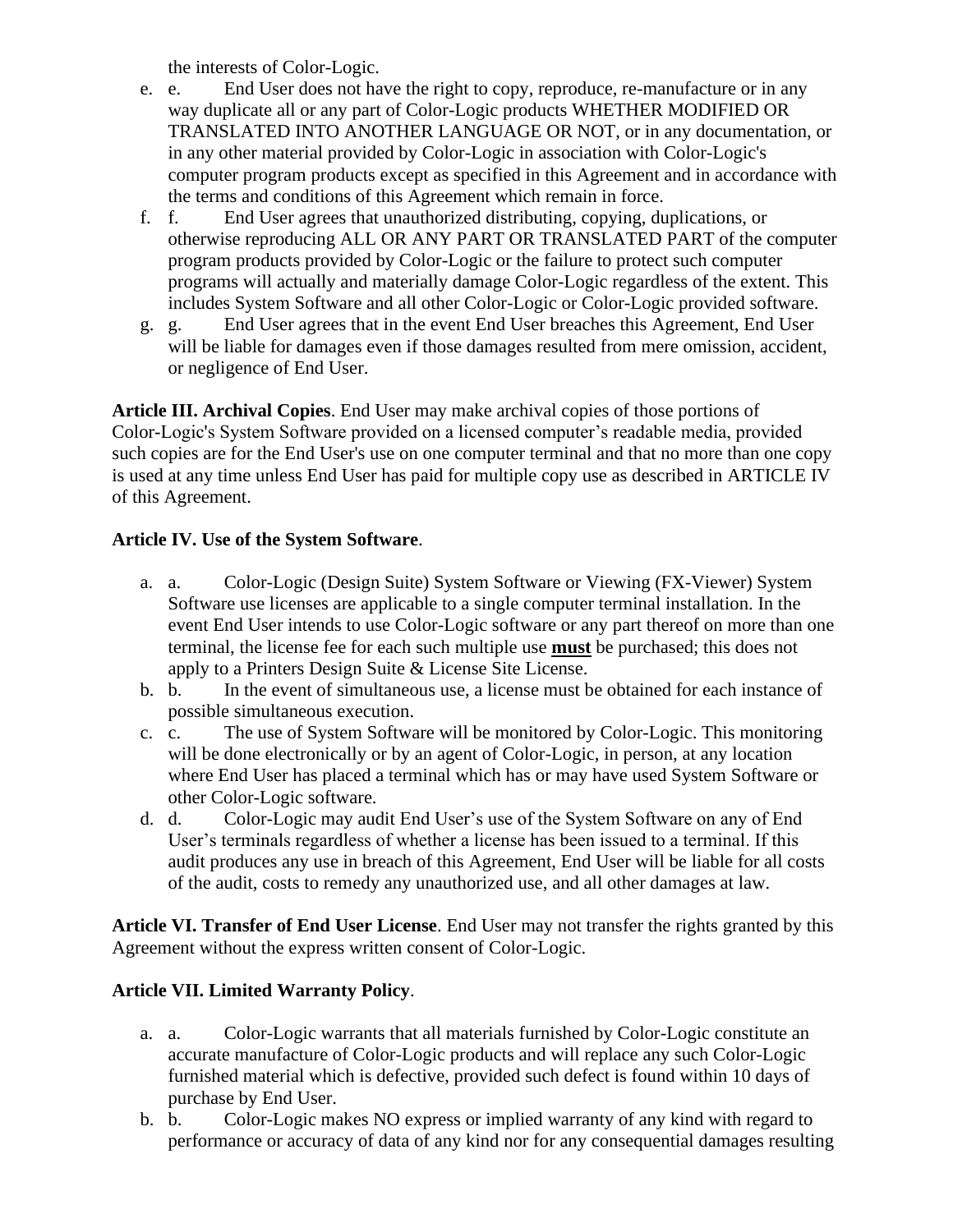therefrom whether through loss or inaccuracy of data of any kind nor for any consequential damages resulting therefrom whether through Color-Logic negligence or not.

c. c. Color-Logic will not honor any warranty where a Color-Logic product has been subjected to physical abuse or used in defective or non-compatible equipment. Color-Logic will not honor any warranty for which there is no signed End User Agreement Acknowledgment on file at Color-Logic offices. The products provided are intended for commercial use only.

# **Article VIII. Updates to Color-Logic Policy**.

- a. a. Color-Logic may, from time to time, revise the performance of its products and in doing so, incurs no obligation to furnish such revisions to End User. Color-Logic may provide such revisions on its website for download or through an update which if not accepted will render the System Software inoperable.
- b. b. Color-Logic may provide its End Users with a revision to the company policy on its website from time to time.

**Article IX. Customer Service**. Color-Logic's may provide assistance or support in the use of its products. This service is not consideration upon this Agreement and may end at anytime without notice to End User.

**Article X. Termination of End User License**. If any of the provisions in this Agreement or the Color-Logic policy are breached, the license granted by this Agreement can be terminated within the discretion of Color-Logic. Termination can occur immediately or at anytime thereafter. Delay by Color-Logic in the enforcement of this Agreement does not constitute a waiver of its rights to enforce the Agreement. In the event of a termination, all the provisions of this Agreement which operate to protect the rights of Color-Logic continue in force.

## **Article XI. Injunction Relief & Indemnity**.

- a. a. Color-Logic has the unequivocal right to obtain injunctive relief to protect its proprietary rights. End User hereby waives any requirement of bond for the pursuit of injunctive relief.
- b. b. End User hereby indemnifies and will hold Color-Logic harmless for any loss, damages, and lost profit that result from the actions or inactions of End User.

## **Article XII. Governing Law**.

- a. a. This Agreement will be interpreted in accordance with the laws of the State of Ohio.
- b. b. If the use of System Software is outside of the United States, International Law will apply only to the extent that greater protection is given to Color-Logic. No terms of this License are enforceable pursuant to the Contracts (Rights of Third Parties) Act 1999 by any person who is not a party to them.
- c. c. Both parties hereby submit to jurisdiction in the State of Ohio and venue in Butler County. In the event any part of this Agreement is invalidated by court or legislative action of competent jurisdiction, the remainder of this Agreement shall remain in binding effect.

**Article XIII. Legal Fees**. In the event of legal action brought by either party, the prevailing